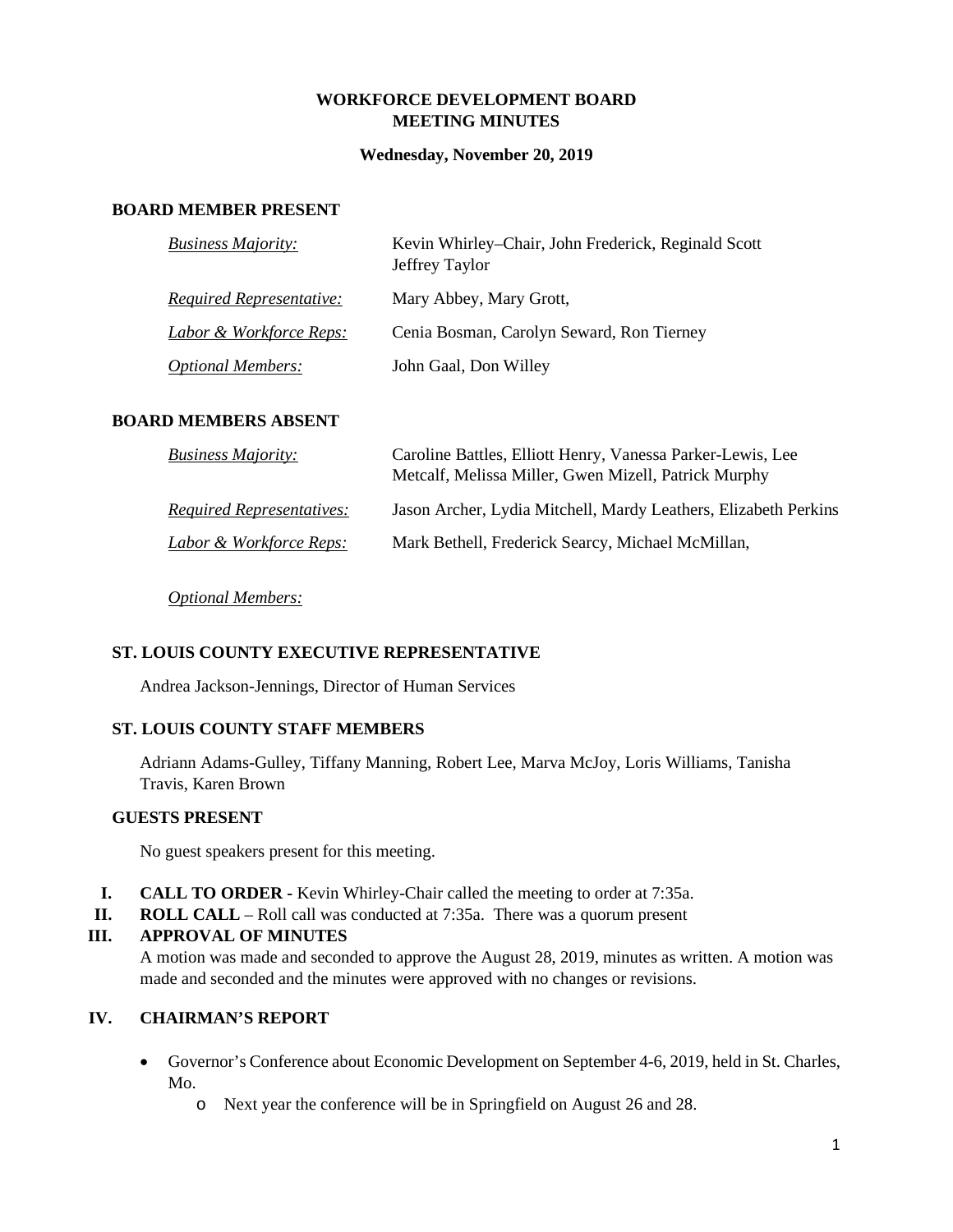- o The Chairman had the opportunity to attend the Missouri Workforce Development Board Meeting and hear from Department of Higher Education and Workforce Development (DHEWD).
	- One concern was that 40% of high school graduates are misplaced and WFD needs to identify which services are available for these individuals to better assist them.
- Executive Committee Update.
	- o WIOA core components that will be due in 2020 are the Local Plan, Job Center Certification, Regional Plan, MOU Infrastructure Cost, and the Request for Proposals.
- First Annual Chief Local Elected Officer Summit was in September, held in Columbia. The main purpose of the summit was to discuss the role of the Chief Local Elected Officer (CLEO) and the Workforce Development Board. This means that the WFD Board will have more interaction with the CLEO, Dr. Sam Page to ensure that all aspects of WIOA are being satisfied.
	- o Chief Local Elected Official is responsible for actively participating in setting policy for the local area in partnership with the local Board on oversight, programs and fiscal.
- Bob Lee has assumed the position of Interim Deputy Director in the departure of Michelle Smart.

## **V. DEPUTY DIRECTOR'S REPORT**

- New staff started with St. Louis County Workforce development. Angela Erby is the Equal Opportunity Officer. Sterling Higdon and Davis Moore joined the Compliance Unit. Ethan Dixon is the Digital Coordinator.
- St. Louis Job Corp has a new operator, Management and Training Corporation (MTC). Will be sending out the information for the MOU and Infrastructure Cost. They are looking to have someone on staff in the facility.

## **VI. COMMITTEE REPORTS**

#### **Financial Report – Adriann Adams-Gulley**

- Expenditure report for period summary state as of October 28, 2019, we are 80.25% obligated 74.29% expended, with a balance of \$1,225,196.53.
- As of Monday, November 18, 2019, there was a balance of \$1,039,247.86 for PY18/FY19.
- There is a small balance for Adult funding of \$127,394.78 and \$202,196.19 for Dislocated Worker that is anticipated to be expended by December 31, 2019.
- \$4,876,731.00 awarded for WIOA PY19/FY20, an additional allocation for \$10,336.00 was received for a total of \$4,887,067.00. International Institute and Urban League are requesting additional funds from the \$10,336.00. For the Adult programs \$418.50 or 10% would remain for administrative salaries or supplies. \$3,766.50 for International Institute to expand staff time allocation to work with Limited English Proficiency (LEP). \$5,353.00 to Urban League for Youth programs. 10% or \$535.30 for administrative costs, and \$4,817.70 for staff salaries to facilitate potential programming for Urban League.

There were 5 funding issues presented that required Board approval:

a. There was a concern in PY18 /FY19 that it would not be enough funding available for the Dislocated Worker programs, which was discussed at the last Board meeting. It was proposed in August that \$350,000.00 be moved to Dislocated Worker to prevent a shortage. A question was raised regarding what the funding would cover. The Dislocated Worker programs that would be covered were explained. To prevent the shortage for this year, finance is requesting to move \$350,000.00 to the Dislocated Worker program to cover expenses after funding has been ratified. **A motion was made and seconded to accept the request to move 350,000.00 to the**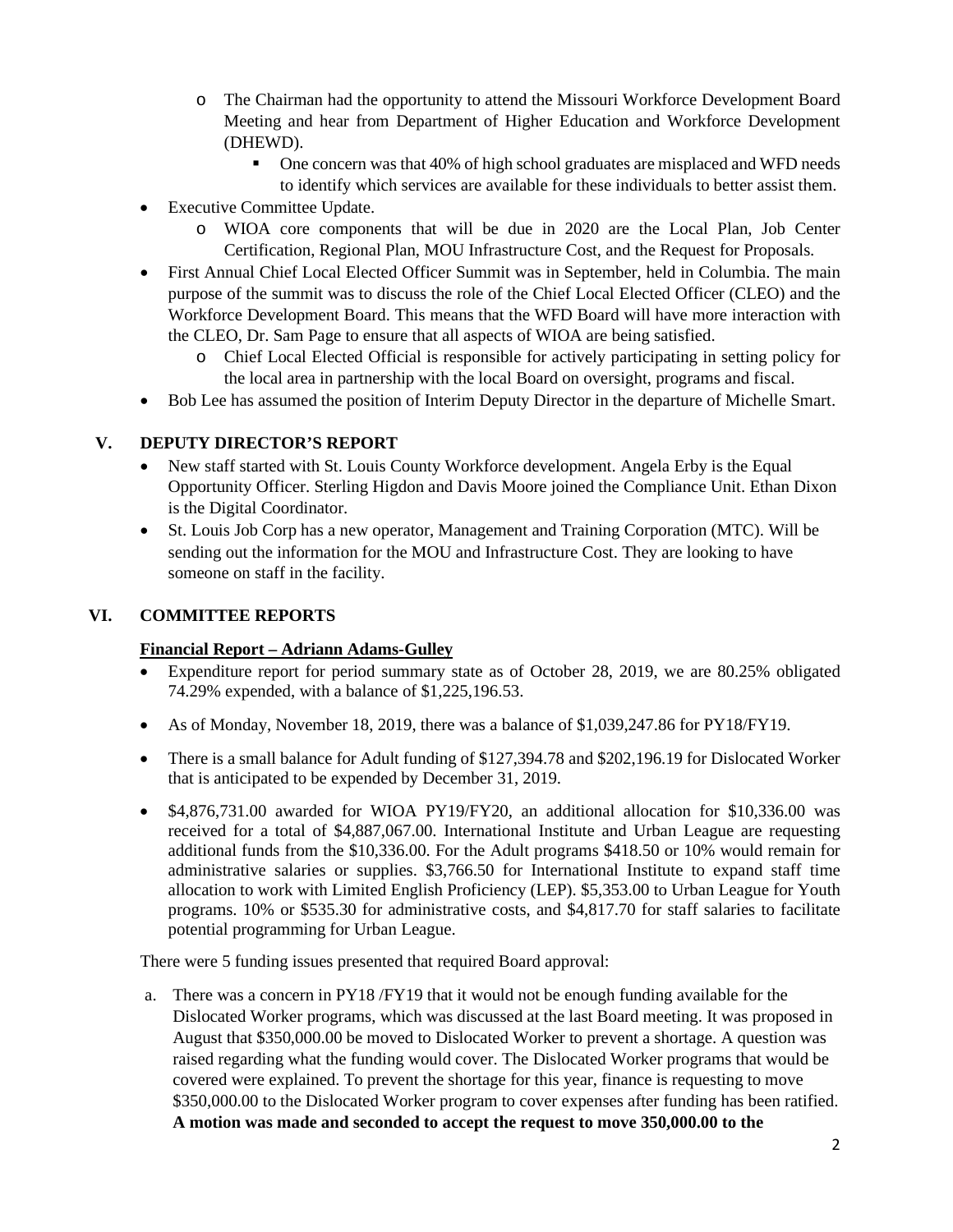**Dislocated Worker program to cover expenses after funds have been ratified. Vote taken – 7 approved; 2 abstention.**

- b. Accept the additional \$10,336.00 for programs. **A motion was made and seconded to accept the additional \$10,336.00 for programs. Vote taken – 7 approved; 2 abstention.**
- c. Accept the funding in the amount of \$220,000.00 for Franklin USA Digital Apprenticeship program. **A motion was made and seconded to accept the funding in the amount of \$220,000.00 for Franklin USA Digital Apprenticeship program. Vote taken - 6 approved; 3 abstentions.**
- d. Accept the funding in the amount of \$70,000.00 for the SkillUp program; the funding will be used to enroll eligible participants and track credential attainment and short-term training. The information will be tracked though the MO Jobs website. **A motion was made and seconded to accept the funding in the amount of \$70,000.00 for the SkillUp program. Vote taken – 7 approved; 2 abstentions.**
- e. Accept the funding in the amount of \$268,235.00 for the Jobs League program. \$109,706.00 will be awarded to Urban League and \$109,706.00 to FWCA. \$48,823.00 for administrative and programmatic salaries, supplies, and additional information needed for Workforce Development staff. \$Allow the staff to accept the funds and begin the work required with the understanding that the particulars of the grant will be provided at the November Board meeting. **A motion was made and seconded to accept funding in the amount of \$268235.00 for the Job League program. Vote taken – 7 approved; 2 abstentions.**
- f. Allow Workforce Development staff to work on the Regional Plan 2021-2024. **A motion was made and seconded to allow Workforce Development staff work on the Regional Plan 2021- 2024. Vote taken – Unanimously approved.**
- g. Accept the revised Committee Meeting Schedule for 2020. **A motion was made and seconded to accept the revised Committee Meeting Schedule for 2020. Vote taken – Unanimously approved.**

# **Disability Resource Committee**

- Accommodation for Success 2019 was held on August 8th at Belleville West High School.
	- o We had 102 total in attendance; 26 were volunteers, 8 were speakers/panelists, 23 were guests, 46 were HR/Talent Acquisition Specialist representing 31 different companies.
	- o 51 job seekers participated in the Reverse Job Fair
	- o 33 surveys were collected from those attendees.
		- 61% were new attendees never attended our event before.
		- 39% were repeat attendees.
		- 91% found our event worth their time
		- 67% attended the reverse job fair
		- 100% of those stated they would attend another reverse job fair
		- 59% reported finding good candidates.

Most of the comments received had to do with suggestions for workshops or feedback for improving our event. One of the recommendations echoed by many was that it was hard to hear the panel discussion with the job seekers setting up in the same room. Another suggestion requested that we allow enough time for attendees to participate in each workshop offered. So, if we only have 2 hours available, maybe only offer two workshops. Many of the surveys reported that they liked the color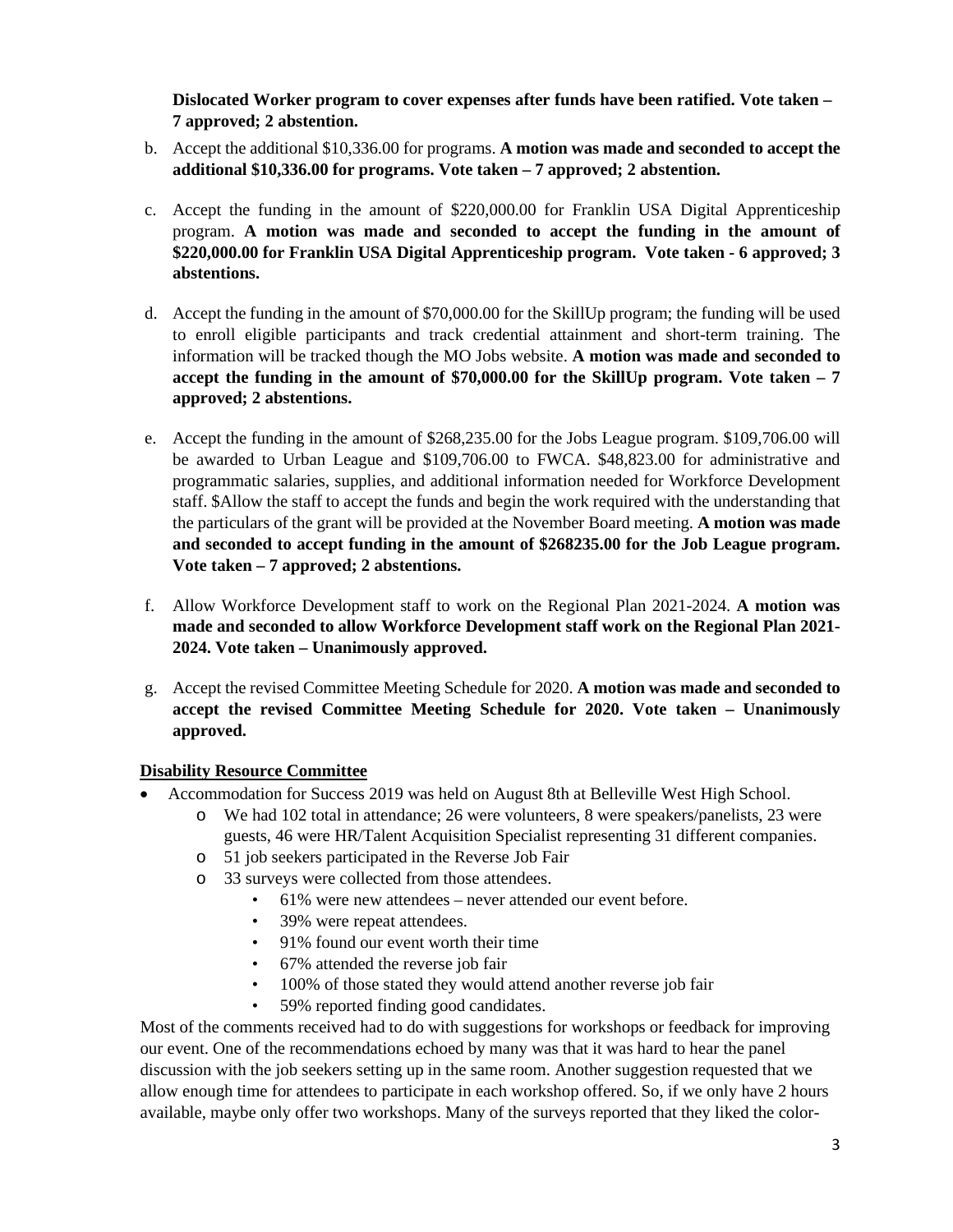coded tables for the candidates. They would have liked to see the tables spaced out a little more as they felt the candidates were a bit too close to each other. They would have liked to see a system for noting which candidates wanted full-time versus which ones were only interested in part-time work. Suggestions for next year's workshops include:

- More on job coaching
- Handling accommodation requests for current employees
- The interactive process
- Best practices
- Panel discussions maybe having employees with disabilities talk about the accommodations they use at work
- Assistive technology demos

Another suggestion mentioned was to have some mock interviews taking place.

# • Disability Committee

We continue to offer monthly disability presentations to staff at the job center. Tracy Parks from Vocation Rehab comes to The Crossings once a month on a Thursday to present to staff. VR also has staff that do these presentations with SLATE, St. Charles and Arnold job centers.

The Disability Committee has lost a few members due to retirement and other commitments. We welcome new members. We meet the second Tuesday of the month in February, April, June, August, October and December from 2:00 pm – 4:00 pm. The meetings are at the Crossings.

# **Career Pathway Committee**

• International Institute representative reported on the Career Pathway and Career Enhancement programs at the International Institute. Last year federal funding was secured to enhance the resettlement and Refugee Career Pathways program. The program is an intensive individualized service training program to helps to navigate refugees seeking reentry into their career field or entry into an initial career field that they may not have had access to before.

International Institute is looking to hire additional staff to assist with a more enhanced program for recertification or reevaluation for refugees to enter a career field.

• Business Services Group representative reported on the healthcare apprenticeship programs with Bethesda and Delmar Gardens. Both programs are entry level CNA apprenticeship programs that pay \$9.50hr up to \$13.00hr depending on certification. After certification and six months of training both employers will pay the cost for the participant to receive their CMT.

Medical Assistant Apprenticeship Program with Washington University. Started partnership early last year, first cohort started in October 2018, now there are three cohorts that have resulted in 56 hires at a pay of \$14.50hr. working with Washington University. Fourth cohort will start in March of 2020. Recruitment and informational sessions begin in December.

Franklin Automotive Apprenticeship program is open to Adult and Dislocated Worker program. Five participants started on November 8,2019.

# **Youth Council**

• Announcement that St. Louis Job Corp is under new management, Management and Training Corporation (MTC). Day-to-day operations have not changed. Julie Gassner, MTC representative, was introduced to the Board.

#### **One-Stop Operator**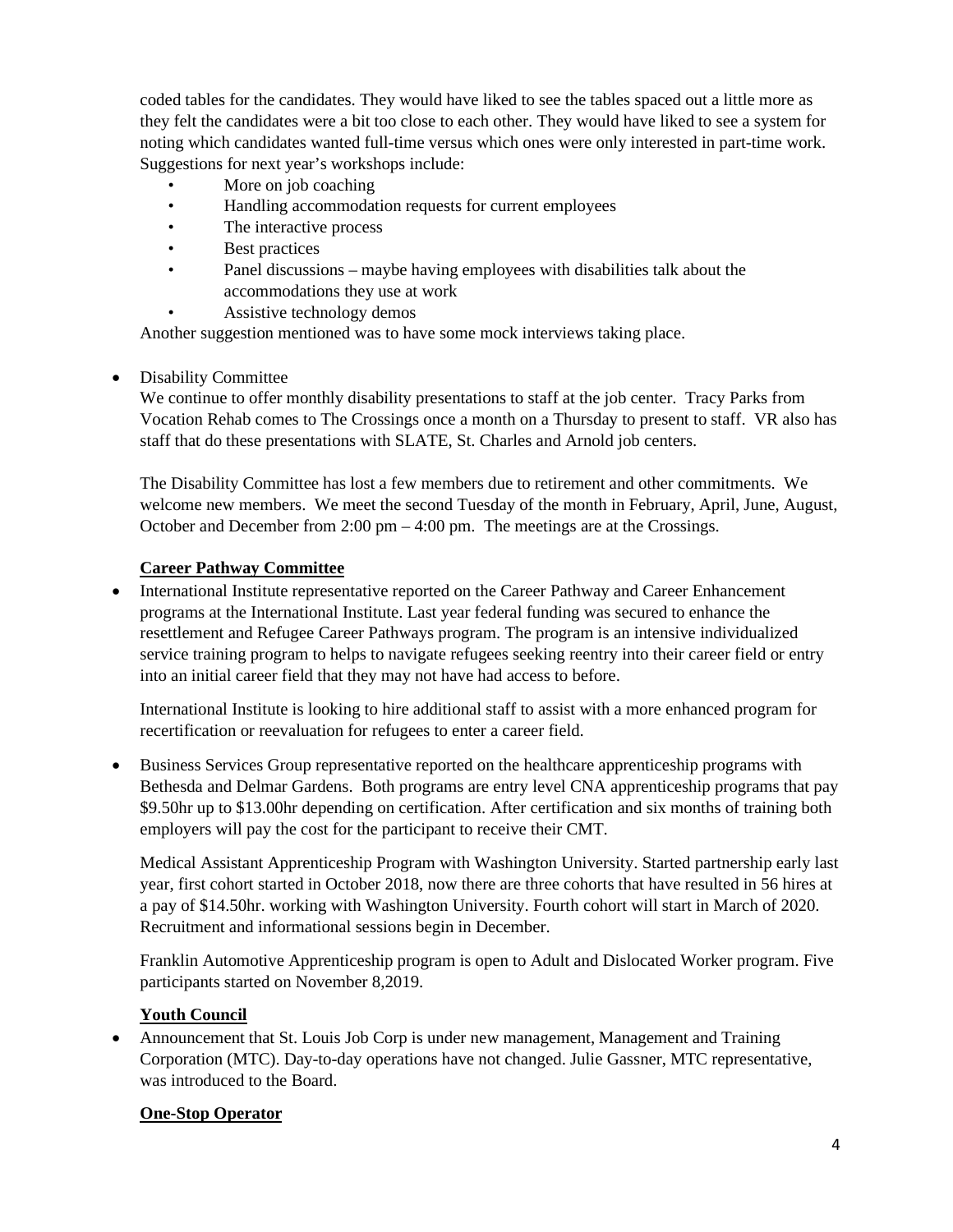Family Workforce Centers of America representative reports on the activity for the One-Stop Centers at Northwest Crossings and the Florissant Career Center.

- July 1, 2018 to October 31, 2019, it was reported that there was 3,797 people to receive services at Northwest Crossings and 2,707 people to receive services at the Florissant Career Center, with a total of 6,504 people in the One Stop Centers.
- Adult and Dislocated Workers, there were 90 participants that were eligible for and received services, with 89 participants approved for skill-based training. 62 participants received credentials. It was reported that the total amount of funding provided was \$252,292, with a 12 month economic impact of \$1,163,219.
- 223 Wagner-Peyser employed with an average wage of \$17.69/hr. for a 12-month economic impact of \$8.2M.
- Hiring Fairs have netted 408 individuals in attendance with 112 job offers.
- St. Louis County Justice Center had 48 participants enrolled in Career Center Services, with 45 completing the "Making It Work' training, and 2 participants employed.
- The MET Center had 907 individuals visit the center and 644 individuals were referred to One-Stop Career Centers.
- North Oaks Resource Center had 2,068 individuals visit the location and 1,406 individuals were referred to One-Stop Career Centers.
- Out-of-School Youth has 63 participants enrolled with 289 participants receiving follow-up services. 29 participants are completing work experience at \$15.00hr with a 240-hour economic impact of \$104,400. It was reported that the Summer Jobs Program has 46 participants enrolled with 19 participants in skill-based training programs. There are 16 participants currently employed for a 12-month economic impact of \$356,096.
- In-School Youth Urban League has 49 participants in Summer Jobs.
- International Institute has 80 participants enrolled in various programs, with 28 participants employed with an average wage of \$12.01hr for a 12-month impact of \$699,462.

Family Workforce Centers of America representative shared two success stories.

# **Compliance Unit**

• Office of Workforce Development will now conduct Programmatic Monitoring Reviews (PMR) four times a year. WFD has had two and the second quarter audit conducted this year produced no findings.

# **VII. NEW BUSINESS**

- Proposed 2020 Committee Meeting Schedule
- 2020 Request for RFP committee will begin convening the first week of December.

# **VIII. OLD BUSINESS**

End of the Year Report: Better Family Life/Missouri Work Assistance

- MWA program is mandatory, individuals utilizing service must be enrolled in a program. (school, training, work, etc.).
- MWA SkillUp is a voluntary program that participants sign-up for to obtain training for employment.
	- o Develops Individual Employment Plan (IEP) to assist with employment course.